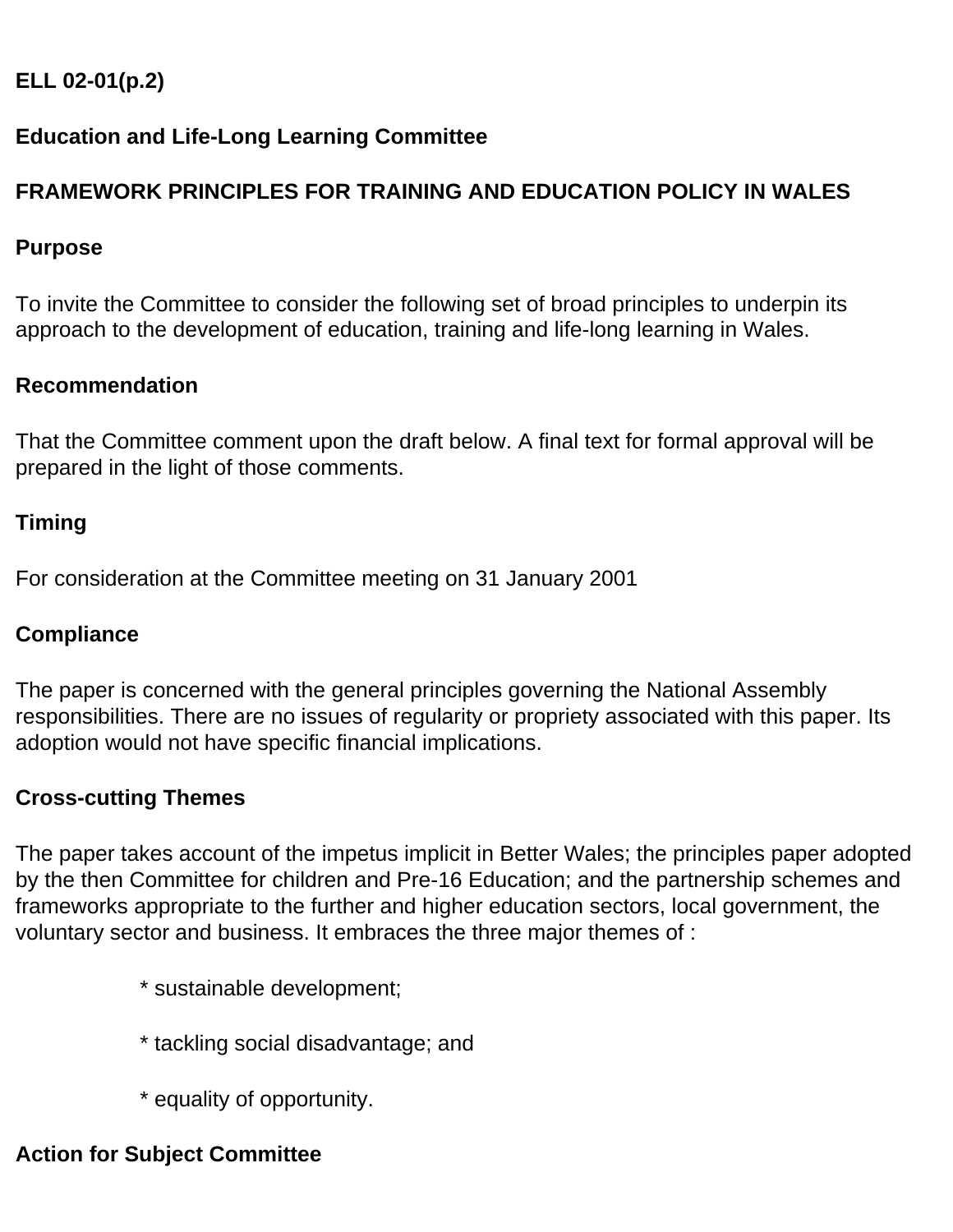The Subject Committee is invited to endorse the principles in the attached paper.

# **FRAMEWORK PRINCIPLES FOR TRAINING AND EDUCATION POLICY IN WALES**

#### **The Essentials**

The overall objective of the National Assembly as regards training and education, is to establish Wales as a learning country to the benefit of everyone who lives and works in Wales, whatever their circumstances, wherever they live, and regardless of age. It is axiomatic that:

- ❍ Training and education are equally and intimately related to successful community development, social inclusion, wealth creation, and personal fulfilment.
- ❍ Continuously improving knowledge, skills and understanding acquired through lifelong learning and better education and training opportunities for all must feature as a cardinal priority for the Assembly.
- ❍ To boost the options available to individuals and to enhance peoples' capacity to become adaptable and employable in the face of national and international technological change, every encouragement must be given to ensure that academic, technical and vocational learning routes have parity of esteem.
- ❍ The interests of learners override all others. Standards, results and outcomes matter more than inputs. All sectors must plan to achieve stretching but realistic targets, such as those set out in ETAP.
- ❍ High standards and expectations, and progressively improving outcomes, must feature for all learners, whatever their situation, and in all sectors.
- ❍ Barriers to learning must be recognised and steadily overcome to the benefit of learners' access and participation; support for diversity in communities; and wider opportunity and choice.
- ❍ Policy and programme interactions affecting individual sectors will be undertaken on the basis of partnership; effective advance consultation; the least possible bureaucracy; and at a level appropriate to the outcomes sought.
- ❍ Policy for lifelong learning will be applied in ways that reflect the distinctive needs and circumstances of Wales - taking full account of the functions and capacities of local government; the demonstrable willingness of employers to play a substantial part in supporting the development of well focused education and training in Wales; and the vital contributions of the voluntary sector.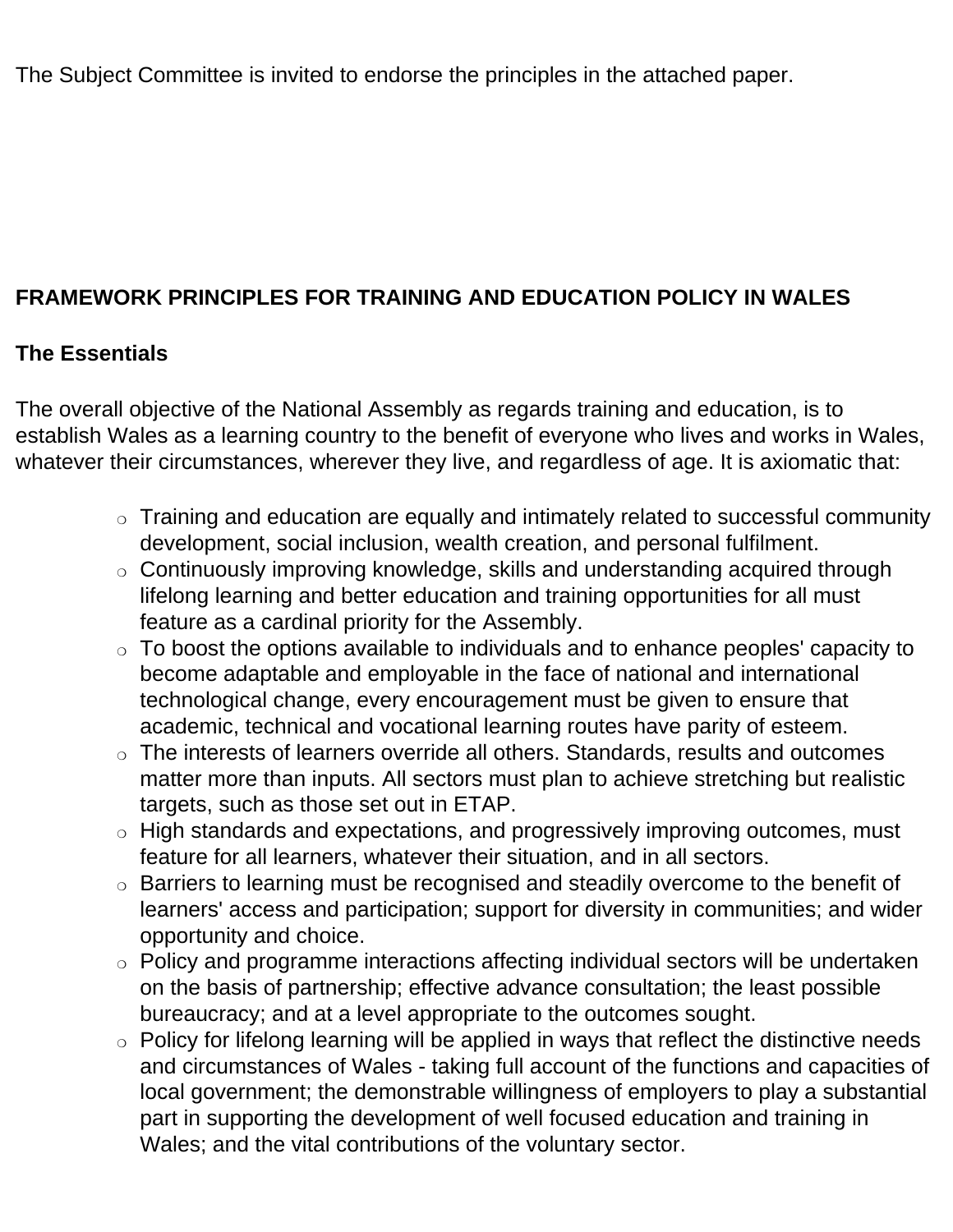- ❍ Equal opportunity, and support for bilingualism, must be sustained effectively.
- ❍ A Policy for education and training must be evidence based; openly reported on; provide firm foundations for knowledge exploitation and enterprise - not least in the application of European funding; and give clearer demonstrations of the quantitative and qualitative return on Assembly investment.

#### **Key Themes**

Although levels of attainment in Wales' schools have been improving over recent years at all levels, significant variations in attainment and performance remain between areas and schools in like situations. The levels of skill and qualification in the population as a whole, post-16, do not compare favourably with other parts of the UK or with those in major international competitors. This, combined with high levels of economic inactivity, represents a significant factor in Wales' poor economic performance and low levels of GDP. The Future Skills Wales project provided strong evidence of skills gaps and shortages. The Report of the Wales Skills Task Force emphasised the need to match supply across all learning groups, with the needs of employers.

As regards the pre-16 age range, policy in Wales should be devoted to raising standards of teaching and attainment. The purpose is to:

- ❍ Give **every child** a flying start in life.
- ❍ Develop progressively improving standards and **higher expectations** for every child at school in Wales, including those with special educational needs.
- ❍ Establish Wales as **an outstanding place in which to teach** as well as to learn.
- ❍ Ensure that **children facing special disadvantage** and **poverty of opportunity** - like children 'looked after' or at risk of exclusion - are better provided for.
- ❍ Put all school **buildings** in good physical shape supported by a strong **ICT** base, networked to museums, libraries and all the other resources that can make a success of learning at school.

In developing the agenda to promote lifelong learning the aim should be to:

- ❍ Increase **opportunities for all young people** and adults to contribute and achieve. This includes targeted financial support to encourage take-up of places at further and higher education or training and employment.
- ❍ Make sure that people can acquire the **skills** they need for employment and life. This includes tackling the basic skills deficit in Wales; lifting ICT competence;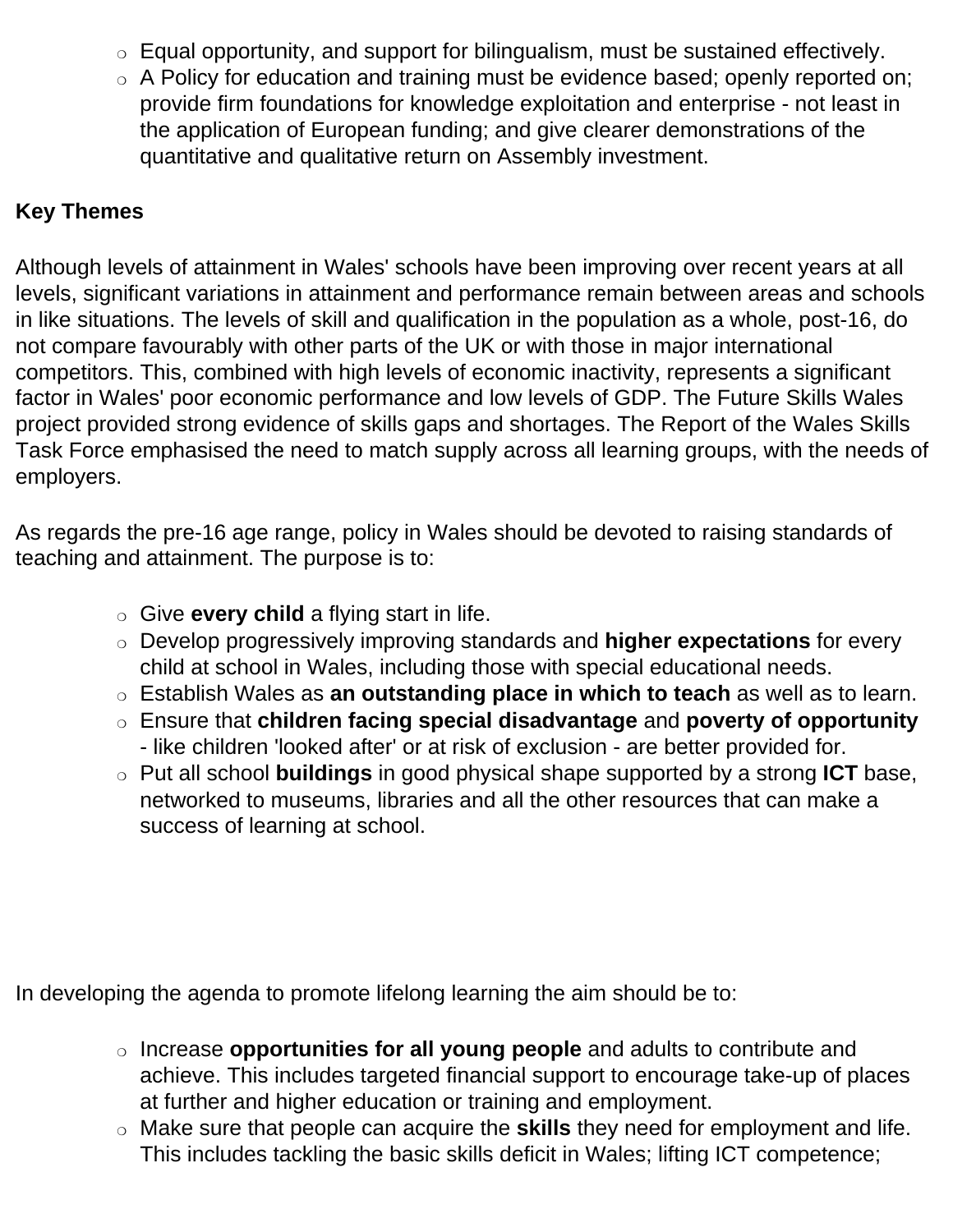meeting the generic skills needs identified in Future Skills Wales and the acquisition of softer 'key skills'.

- ❍ **Modernise the delivery of post-16 education and training**. This is being done through the Assembly's Education and Training Action Plan so as to bring coherence to our education and training system and overcome barriers to learning.
- ❍ **Maximise knowledge exploitation** securing greater partnership between further and higher education and a stronger engagement between the sectors and the wider community to the benefit of wealth creation and social inclusion. At the same time, the research mission of higher education should be strongly enhanced.

The development of policy towards lifelong learning must also itself promote active citizenship, creativity and entrepreneurship. We look to:

- ❍ **Extend entitlement** so that in every local authority area there is a well resourced and comprehensive system of advice and support available to all young people through Careers Wales.
- ❍ Generate the commitment to the value of **enterprise and entrepreneurship** without diminishing the pre-eminently important humane values of education in the round. This involves strong and vibrant partnerships between education and business to ensure that all young people have the opportunity to learn about enterprise and business; and so that more of our young people are awakened to the possibilities of pursuing self-employment and entrepreneurship.

## **Teaching**

The importance of good teaching, and of the central role of teachers and lecturers should be explicitly affirmed. Much is asked of them - and they ask much of themselves. Their professional development, public recognition, and reward should be handled on terms that are both rigorous and constructive, not least as regards leadership, professional competence, and subject knowledge.

Information on achievement should be made openly and publicly available insofar as that is consistent with the confidentiality appropriate to individual pupils and students. The relevant data must be gathered to high standards and clear protocols that minimise the burdens on institutions, and should be presented in clear, balanced, and unambiguous format. The framework of annual assessments by teachers, and pupil tests; together with inspection and survey of schools, ITT, FE institutions, careers companies and work-based training, should be sustained and constructively focused in such a way as to enable sectors to build on strengths, overcome weaknesses, and avoid failure affecting learners' interests and life chances.